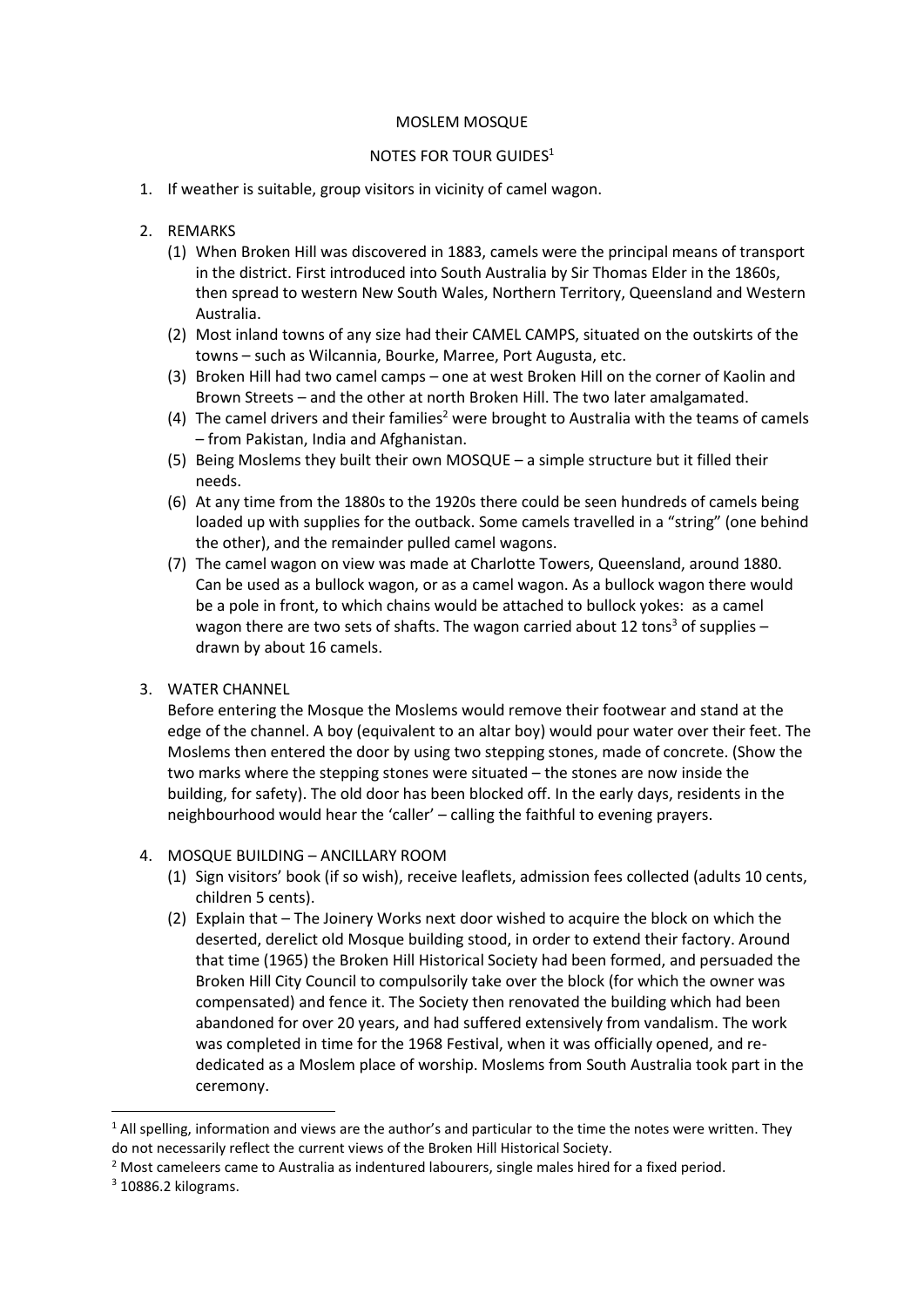- (3) The ancillary room was used a a waiting room for Moslems prior to entering the Prayer Room. It was also used for the washing of the dead. (On the occasion of a Moslem funeral, cases of fruit were distributed to neighbouring children to commemorate the occasion). Although the Mosque may be used for religious ceremonies by Moslems it has not been so used to date.
- (4) The SHOW CASE contains a number of items which were in the original Mosque, plus other items of interest which have been added:
	- (a) Coloured cloths used to hold Koran (never held in bare hands).
	- (b) Various manuscripts in Arabic.
	- (c) Peacock feather fan used by the MULLAH (priest) in hot weather.
	- (d) Braided vest typical of colourful garments worn by the Moslems.
	- (e) Walking stick used by the last Mullah, Abdul Fazulla has no religious significance.
	- (f) Camel bells used when camels were hobbled.
	- (g) Nose piercer, and nose pegs. Camels were held down while nostril pierced, then peg placed in position with pointed end outwards. Cord the attached to peg, so camels can be controlled in a 'string' – see photograph on wall showing camel team at Tolarno Station in 1914.
	- (h) Various photographs of camels pulling wagons, loaded as a team, or being ridden.
- (5) The iron framework under showcase is remains of a camel riding saddle the wooden 'trees' are part of cargo saddle to which bales of wool, etc., were roped.
- (6) The two stepping stones, upon which Moslems walked in bare feet after having feet symbolically washed.
- (7) Notice board containing Moslem literature etc. See newspaper cutting of visit to Mosque of High Commissioner for Pakistan (Mr. Aslan Malik) with wife and son in 1970 – also letter indicating gift of two items for Prayer Room (referred to under heading of Prayer Room).
- (8) Cloak and cap on wall, formerly property of Shamrose Khan.
- (9) 'Opening of Koran' wall chart, precedes all readings from the holy Koran (equivalent to Christian bible).
- (10) 20 gallon water tank near door several camels always carried water on long trips.
- (11) Inform visitors that an undertaking was given to Moslem community that footwear would be removed before entering the PRAYER ROOM. Visitors to remove footwear.
- 5. PRAYER ROOM
	- (1) As stated in the leaflet a Mosque may be a tent in the desert, or a very elaborate expensive building – but no images or attempts to portray the appearance of Mahomet are permitted. The only items which may be displayed in a Prayer Room are of the type shown.
	- (2) The Mosque faces MECCA (in Saudi Arabia), the Holy City west-northwest of Broken Hill. The Mullah or priest (sometimes called the IMEM) stood in the alcove, facing west (with back to congregation), and the faithful knelt on the prayer mats. The Mullah would read from the Koran, then turn and face the congregation and would explain the text to them – either sitting on a stool, or cross-legged in the alcove.
	- (3) The pictures on the wall CENTRE: MECCA, in the centre of which is a huge meteorite. When a Moslem makes a pilgrimage to Mecca he is classed as a HADJI (a very distinguished honour). LEFT: The tomb of Mahomet at Medina, Saudi Arabia. RIGHT: The tomb of Mahomet's grandson, or one of his grandsons.
	- (4) The Koran on corner table. This is in poor condition from being exposed to the weather, but was originally used in the Mosque.
	- (5) Various texts on the wall contain extracts from the Koran. The text (white on blue background at left) is the same as is shown in English in the ante-room. Similar text on right is equivalent to the Golden Rule ('Do unto others . . ').